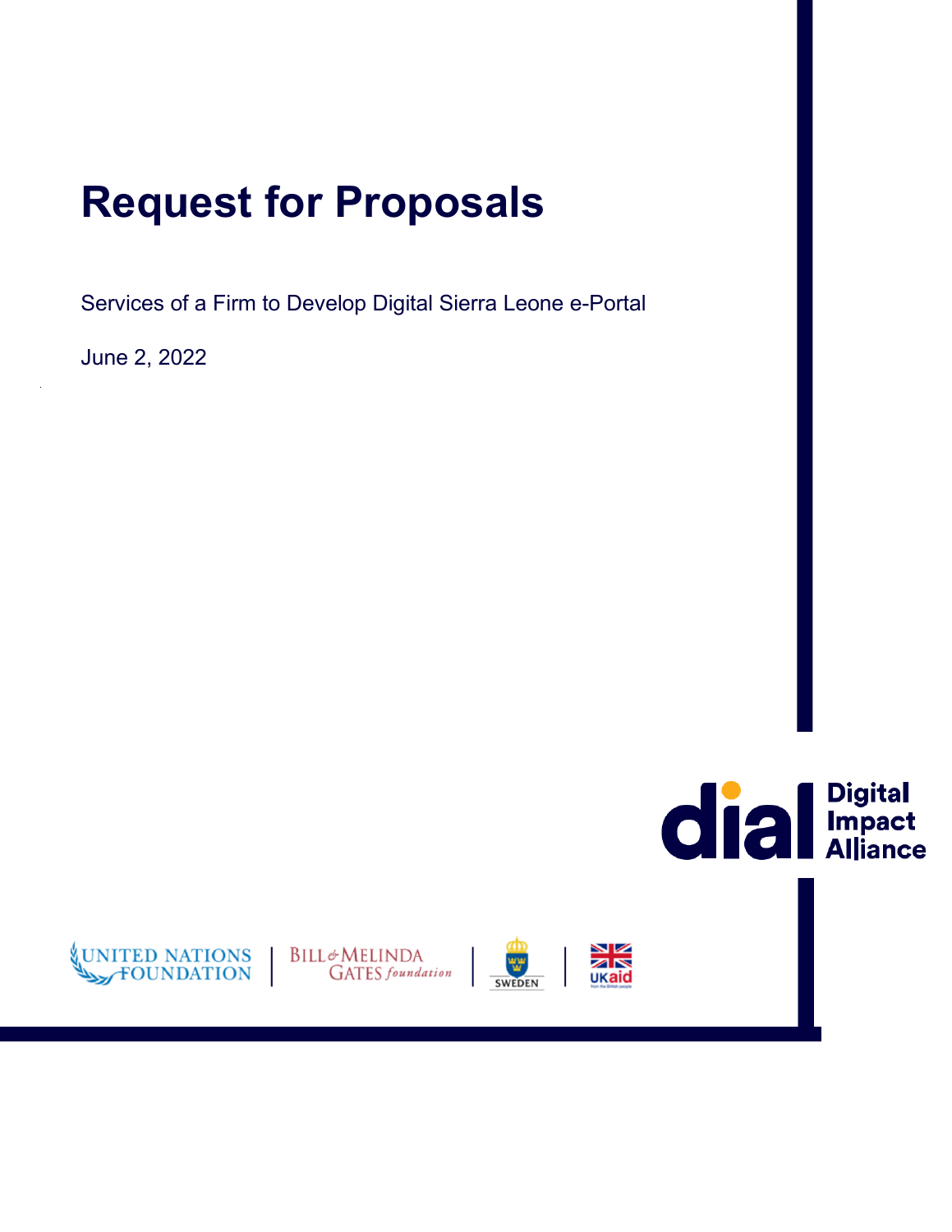# **About DIAL**

The Digital Impact Alliance (DIAL) is a "think, do, replicate" tank that investigates digital transformation best practice at the national, regional, and global level. DIAL combines practical research with evidence-based advocacy to identify which digital efforts work, package them as re-usable solutions, and encourage their use. DIAL is funded through a collaboration among the Bill & Melinda Gates Foundation, the United Kingdom's Foreign & Commonwealth Office (FCDO) and the Swedish International Development Cooperation Agency (Sida), and hosted within the United Nations Foundation in Washington, D.C.

In its new [Strategic Plan](https://digitalimpactalliance.org/wp-content/uploads/2020/07/DIAL-2.0-Strategic-Plan_external_final.pdf) period, 2021-2025, DIAL is providing more direct support to national governments, beginning with one country in 2021, to enable more low- and middle-income countries to embark on and accelerate a whole of society approach to digital transformation and responsible data use. DIAL believes that if more countries can demonstrate that their digital and data transformation investments improve service delivery, then new countries can accelerate their own digital transformation and responsible data use journeys.

### **Background**

In December 2019, DIAL formalized its partnership with the Smart Africa Alliance for a Digital Economy Initiative to support Smart Africa Member States on national digital transformation and responsible data use efforts. In April 2021, DIAL partnered with the Government of Sierra Leone (GoSL) to provide support for digital government and help accelerate the creation of an inclusive digital economy.

GoSL is keen on leveraging ICT to deliver quality services to its citizens. This commitment is reflected through the development of the National Digital Development Policy (NDDP) and National Digital Development Strategy (NDDS) with a vision to transform Sierra Leone into a digitally empowered society and knowledge economy.

The [Sierra Leone Digital Economy Diagnostic](https://openknowledge.worldbank.org/handle/10986/35805)<sup>[1](#page-1-0)</sup> report released by the World Bank in 2020 revealed that although the government has digitized some citizen centric public services, these services are not available through a one-stop-shop portal.

The portal will serve as the lighthouse for the service-seekers for Sierra Leone citizens and foreign residents. Through the portal or the online platform, the citizens of Sierra Leone will be equipped with a tool to simplify access to public services thereby reducing the time, cost, and number of visits (TCV) required to access an online service efficiently, reliably, and securely.

Examples of government one-stop-shop portals that caught our eye:

- https://www.ghana.gov.gh/: This website provides a simple interface to access government services such as passport, immigration service, birth and death registration etc. It is mobile-friendly and performs well on a low-bandwidth device
- https://www.ecitizen.go.ke/: A sleek and dynamic website with a good categorization of online government services
- <https://www.govt.nz/>: A simple and easy to navigate website, ranked amongst the top 10 egovernment websites
- https://www.gov.uk/: Simple design and content with a list of basic topics

<span id="page-1-0"></span><sup>1</sup> <https://openknowledge.worldbank.org/handle/10986/35805>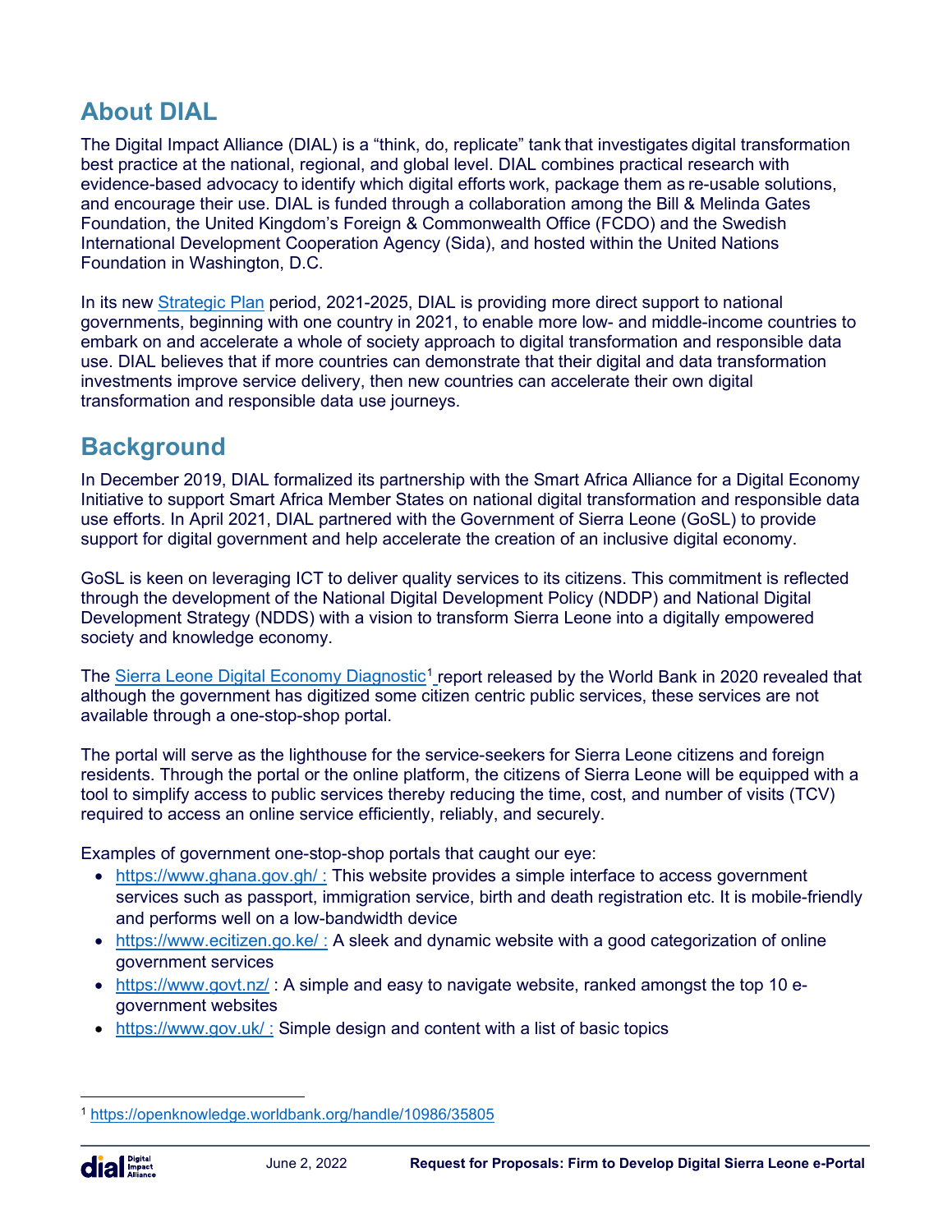The primary objective of the Digital Sierra Leone e-Portal is to increase the availability of, and broaden access to, the information, content, and services that the GoSL makes available online to the general public and GoSL employees. Many different clients and customers stand to benefit from easier access to GoSL information: Sierra Leone citizens (both inside and outside the country), foreign investors, potential visitors to Sierra Leone, and government employees themselves are just a few examples. We are looking for a vendor with the necessary experience and skills to successfully to develop a new website that is a modern, highly attractive, and built with responsive web design.

DIAL is seeking proposals from highly qualified, experienced website development service providers to design, develop, deploy, and maintain the official, public-facing GoSL website. The chosen strategic partner must be a service provider that has experience in managing government website design projects, and expertise with best practices regarding:

- Successful website design
- User experience and usability testing
- Information architecture
- Website development and deployment
- Content strategy
- Search engine optimization
- Responsive design
- Post-delivery maintenance and updates contracts of at least six (6) months' duration to ensure an effective transition of website to GoSL and to allow for bug fixes, security updates, content updates, and trainings of parties responsible for subsequent site management

### **Scope of Work**

The selected vendor (the 'Consultant') will execute an online platform that is accessible to the general public. This platform shall provide at least five (5) government services with corresponding subservices. The platform shall be built to ensure a fast and secure environment for the GoSL to render services to its citizenry and general public. Major components of the portal are divided into the following:

#### **1. Web Application (Customer-Facing)**

- E-Service Inclusions:
	- o Registration / Login
	- o Scheduling / calendar system
	- o Payment integration through available local providers
	- o Form Submission system
	- o Real-time status of application

#### **2. Web Application (Admin Portal)**

- Portal Inclusions:
	- o Content Management System (custom framework)
	- o User Management
	- o Reports and Analytics (open for customization of fields)
- o Notification via SMS and email
- o Dynamic Checklist
- o Chatbots
- o GPS, maps
- o Scheduling system

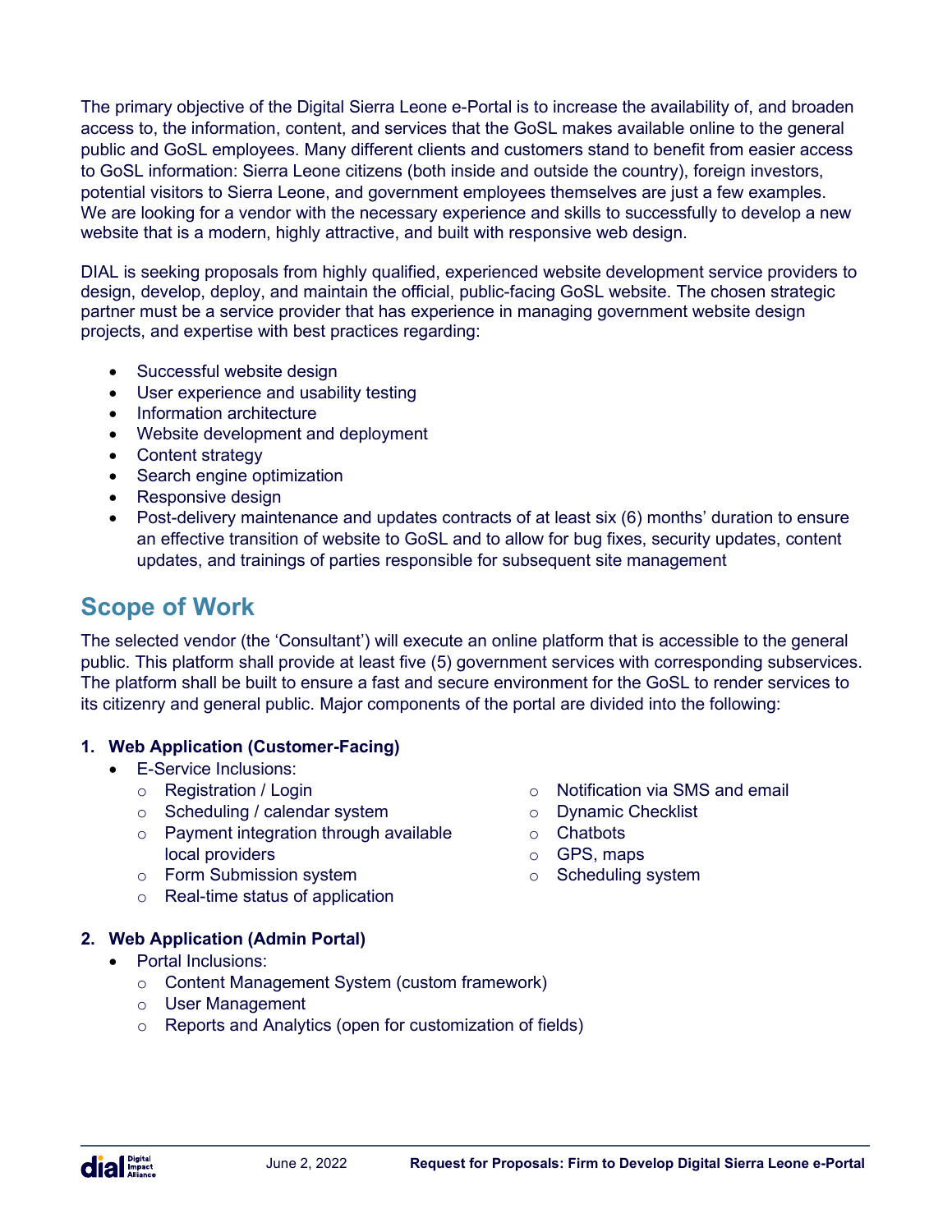#### **3. Core Development**

- Access
- Service Tracker
- Multi-Layered Dashboards
- Workflow Engine
- Assisted Model Integration
- **Third-Party System Integration**
- News and Information Section: Online announcements, live announcements, etc.
- Knowledge Management Section to feature knowledge products, online training videos
- Responsive, Multi-Platform Design: Accessible on desktops, kiosks, mobile

devices (tablets, phones) with varying levels of bandwidth

- Multi-End-User: Processes must be accessible by all authorized stakeholders (citizens, government staff and officials, and other approvers and certifiers
- Multi-Permissioned: Within the roles, multiple levels of permission on the platform need to be created to ensure that users are able to fulfill the process requirements
- User Acceptance Testing (UAT)
- Audit Trail

#### **4. Support and Maintenance**

- Application Level
- Infrastructure Level
- Knowledge Transfer and Capacity Building, including a training-of-trainers (TOT) on the use of the entire e-portal's services and features

#### **5. Infrastructure Requirements**

The firm will provide a technical recommendation on the following, with respect to the development of the portal:

- Web/Application Server
- Database Server
- Storage Server

#### **6. Service Digitization and Validation**

During the service digitization and validation, the firm will:

- Analyze existing systems (i.e., online services provided by the national government) and identify integration scope to be followed to integrate with the Digital Sierra Leone e-Portal
- Build the services and integrate to access point and systems in accordance with the service profiling documents
- Check functional and non-functional issues for each service in terms of service name, office name, wing name, desk information, application form, payment, attachments, back-office integration
- Conduct service specific user acceptance testing and adjust feedback. The firm shall develop the components needed for the portal

# **Website Requirements**

#### **1. Access**

There is a primary registration and login module for the citizens to get into the system and a separate login module for the Government employees. Primary registration for citizens will include local mobile number or e-mail address with password or a one-time PIN (OTP). At the moment, the Digital Sierra Leone e-Portal will provide citizen access to all the services.

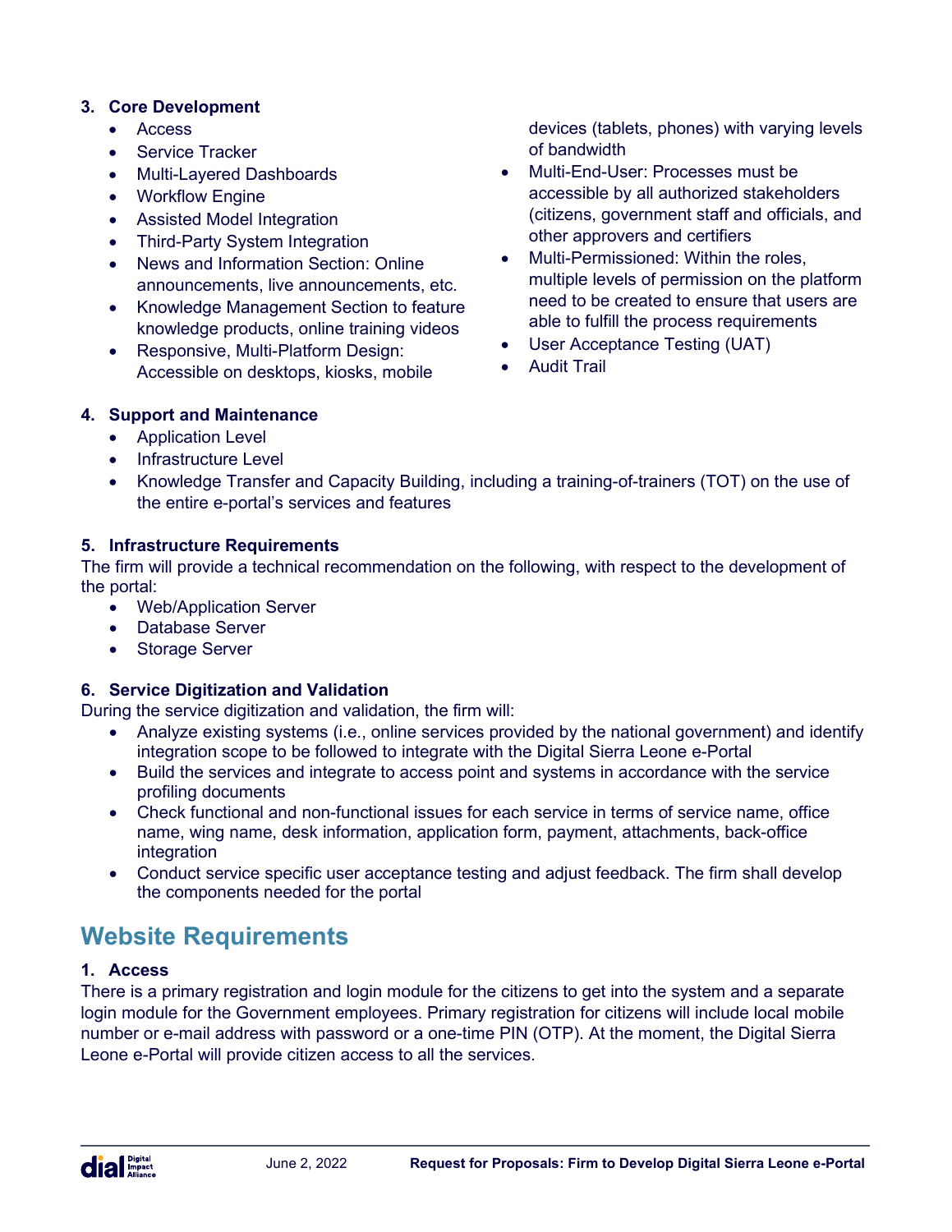#### **2. Service Tracker**

The service tracker provides updated information about the applications made by the user. Through the portal, the user simply logs into his/her account to view the status of their application.

#### **3. Workflow Engine**

Workflow Engine will complete the full-service delivery eco-system maintaining three basics which are: application-receive, application-processing and Decision making regarding each service. First, service application of citizen will be received through the system. Application will be processed through desk routing. Application will route responsible government officers' desk to desk through the system and each officer will be able to attach files and provide their decisions through their panel.

#### **4. Integration**

Vendor will provide technical assistance to integrate the following services:

- Web Chatbots
- SMS Gateway and Notifications (including email notifications)
- Citizen National Identity (if deployed)
- Payment Gateway: Adheres with the appropriate governance, policy, disclosure, and privacy compliance (if deployed)

#### **5. Conform with the WCAG 2.0 or 2.1**

The development feature must consider and conform to the Web Content Accessibility Guidelines (WCAG) 2.0 that defines the creation of web content that make it more accessible to people with disabilities (PWDS). Accessibility involves a wide range of disabilities, including visual, auditory, physical, speech, cognitive, language, learning, and neurological disabilities.

### **Deliverables Timetable**

The following table reflects the anticipated deliverables and schedule required for producing the microsite. While each deadline will be subject to discussion between DIAL and the Consultant, the Consultant must work with and ensure the DIAL team that the project is on budget, on scope, an on time. These deliverables will be adjusted as the scope of work is agreed with the selected vendor.

| #                                             | <b>Deliverable/Outputs</b>             | <b>Effective Working Days</b> |
|-----------------------------------------------|----------------------------------------|-------------------------------|
| 1                                             | Kick-off meeting                       | 1 day                         |
| 2                                             | <b>Inception Report</b>                | 10 days                       |
| 3                                             | <b>Final Wireframe delivered</b>       | 10 days                       |
| 4                                             | Content development complete           | 30 days                       |
| 5                                             | Beta testing of website complete       | 25 days                       |
| 6                                             | Website launch complete                | 10 days                       |
| 7                                             | Handover and support contract complete | 60 days                       |
| <b>Total Number of Effective Working Days</b> |                                        | Up to 146 days                |

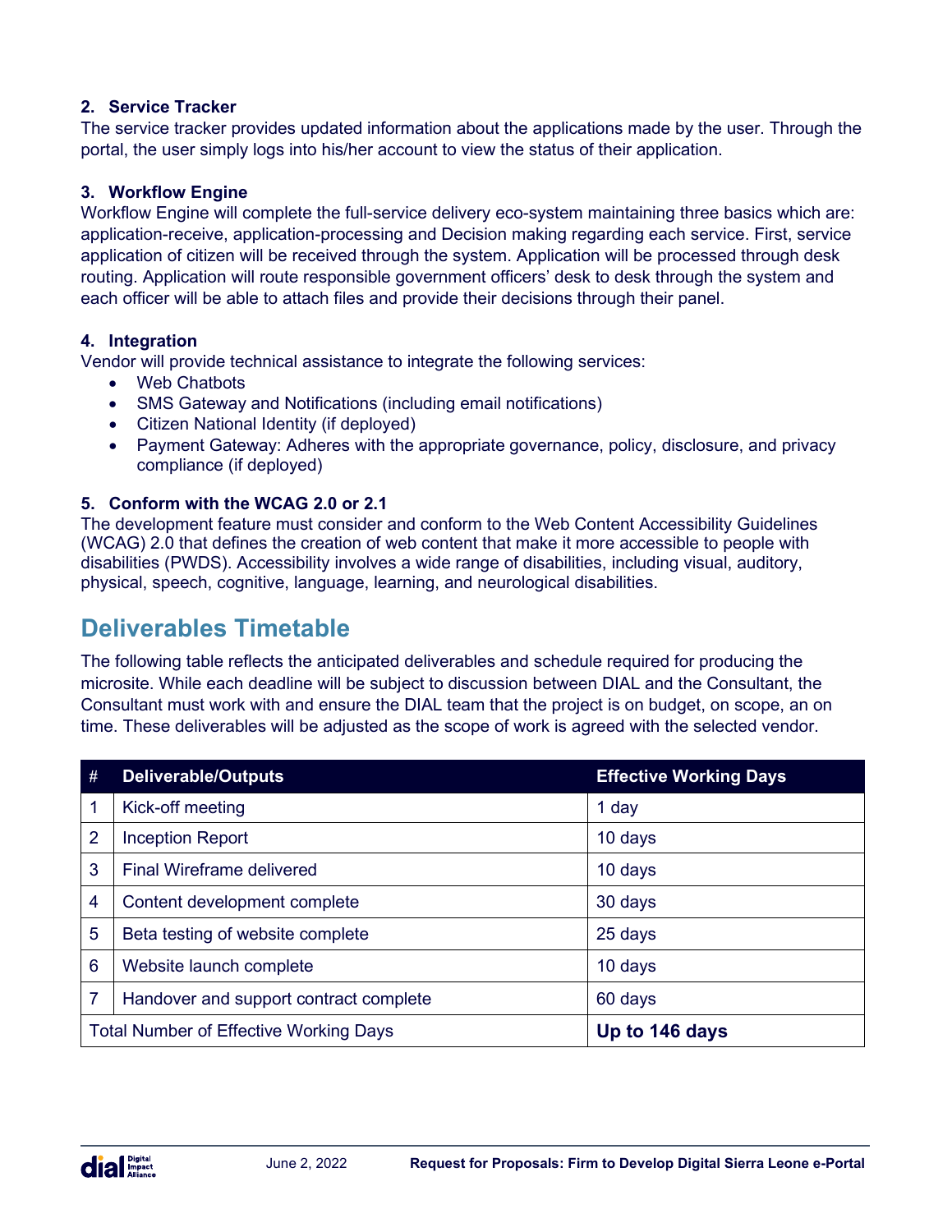# **Period of Performance**

Consultant contract will begin on or around **August 1, 2022**. During this time, we anticipate a close working relationship with the chosen vendor.

### **Proposal Submission Requirements**

Proposal submissions, which may be created in Word, PowerPoint, or a combination of the two, must include the following components. Respondents may include additional elements as needed.

- **Proposed approach**: Describe how you would approach the deliverables and related activities in the previous section. Please also provide:
	- $\circ$  Demonstrate an understanding of the type of page DIAL is seeking to create and the types of content we are anticipating.
	- $\circ$  Plan for collaboration with DIAL. What support do you anticipate needing from us?
	- o How would your team go about tackling challenges that might arise?
	- $\circ$  Cutting room floor (optional): Inevitably there will be efforts you would have liked to have included in this proposal but did not think were feasible given time and budget constraints. We would like to know what some of those were. This section is optional.
- **Staff and team structure**: Provide some background on your firm, identify the team structure, including roles, responsibilities, and key staff. Please disclose any plans to use third-party vendors.
- **Relevant experience**: Evidence of similar engagements: demonstrate firm and key participants' experience relative to the scope of work, providing at least three examples of similar work. What was successful about these projects? Please include examples of audio-visual work and interactive graphics.
- **Budget**: Provide us with an expected timeline, project hours, and cost for your team to substantially complete each phase, deliverable, and sub-deliverable.
	- o Provide daily/hourly rates for all key staff.
	- o Detail any additional costs or fees.
- **References**: Provide names and email addresses of at least two prior clients willing to discuss their experiences working with you.

### **Submission Format**

- All submissions must be delivered electronically with the subject line "Digital Impact Alliance (DIAL) Digital Sierra Leone Portal– Company Name.
- Please send all proposal submissions to  $RFP@$  digital impactal liance org
- In case respondents encounter a problem submitting, please contact Theresa Nyamupachitu at [tnyamupachitu@digitalimpactalliance.org](mailto:tnyamupachitu@digitalimpactalliance.org)

# **Submission Timeline**

- All submissions are due on **Friday, June 24th, 2022, by 5:00PM ET**, It is preferred that submissions should not exceed **12 pages** in length, but DIAL will not penalize submissions that are above or below this range
- Questions and clarifications will be communicated to respondents on an ongoing basis
- The selected respondent will be notified by **July 1, 2022**

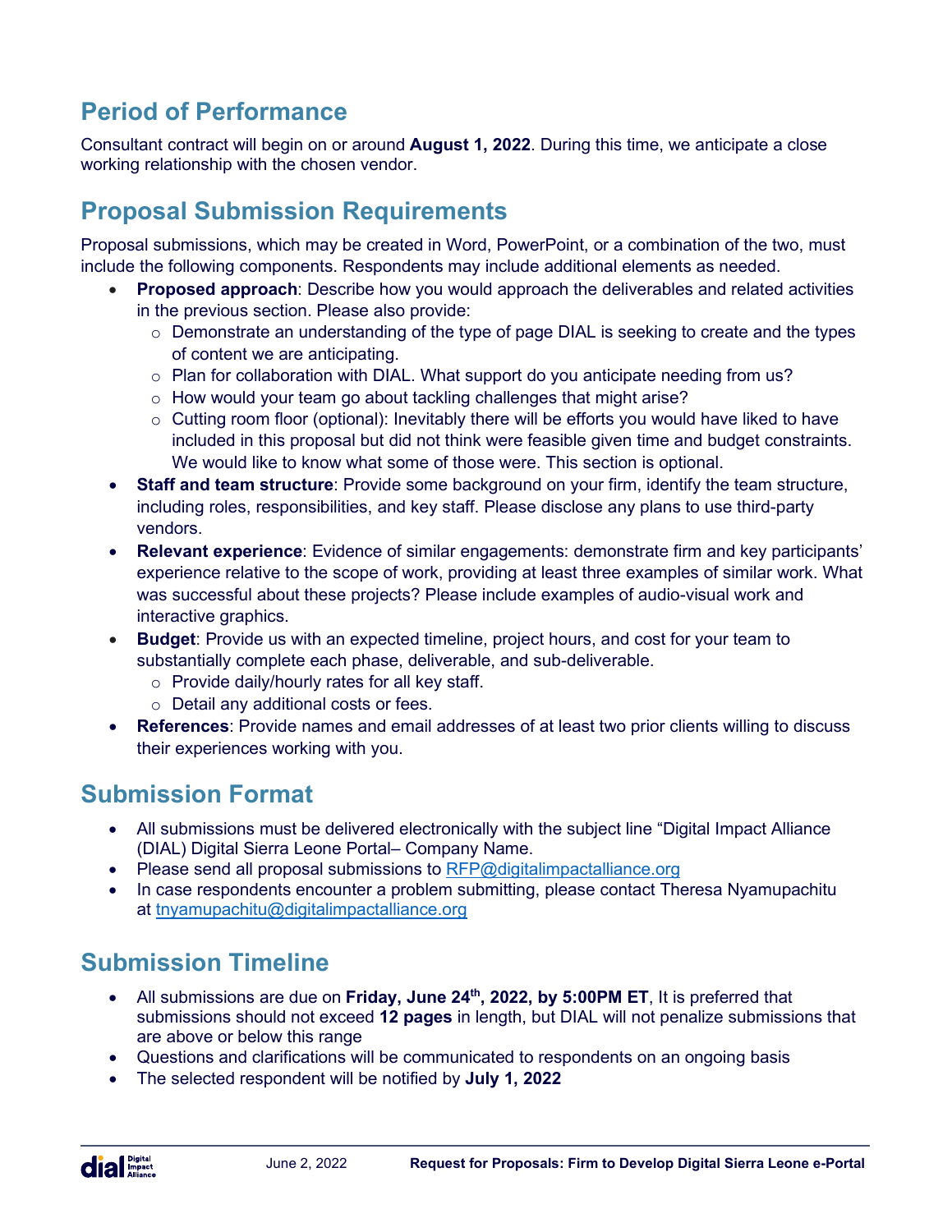# **Questions and Answers**

Please forward any questions to [RFP@digitalimpactalliance.org.](mailto:RFP@digitalimpactalliance.org) DIAL will make every effort to respond to questions within 24 hours and may choose to share the questions and answers from these bilateral discussions with other Respondents. In case respondents encounter a problem submitting, please contact Theresa Nyamupachitu at [tnyamupachitu@digitalimpactalliance.org](mailto:tnyamupachitu@digitalimpactalliance.org) .

### **Evaluation Process**

DIAL will review all written proposals and may request a phone or in-person interview and/or updated submission to address questions or provide clarification. The evaluation committee will use the following criteria to evaluate candidates' response. The selection decision will be based on the following criteria:

| Criteria                                                                             | <b>Score (1-5)</b> |  |  |
|--------------------------------------------------------------------------------------|--------------------|--|--|
| 1. Approach                                                                          |                    |  |  |
| The proposal clearly outlines the way in which the vendor or consultant intends on   |                    |  |  |
| building a microsite and building a relationship with DIAL.                          |                    |  |  |
| 2. Subject Matter Expertise                                                          |                    |  |  |
| The selected vendor has experience working with diverse and ideally international    |                    |  |  |
| audiences, as well as with driving engagement and awareness around global issues     |                    |  |  |
| and/or organizations                                                                 |                    |  |  |
| Appropriate level of understanding of the key stakeholders of the microsite          |                    |  |  |
| viewership and dynamics within the ecosystem                                         |                    |  |  |
| Experience building website and microsites for small nonprofit organizations that    |                    |  |  |
| are managed by non-technical experts                                                 |                    |  |  |
| 3. Project Management                                                                |                    |  |  |
| Demonstrated understanding of their proposed scope of work, including overall        |                    |  |  |
| project structure and how their scope of work relates to other consultants           |                    |  |  |
| Achievable action plan that will deliver the project on time and on budget           |                    |  |  |
| Effective staffing and/or team structure                                             |                    |  |  |
| Thoughtful risk identification and mitigation strategies                             |                    |  |  |
| 4. Capabilities and Experience                                                       |                    |  |  |
| Demonstrated selected vendor experience with similar projects                        |                    |  |  |
| Team members with demonstrated skills and experience with similar projects and       |                    |  |  |
| activities                                                                           |                    |  |  |
| High-quality sub-contractors and external advisors, if relevant                      |                    |  |  |
| Appropriate access to resources and knowledge centers                                |                    |  |  |
| 5. Value                                                                             |                    |  |  |
| The proposed pricing is within budget                                                |                    |  |  |
| The proposed pricing demonstrates a competitive price and good value for the         |                    |  |  |
| money                                                                                |                    |  |  |
| Development and Emerging Market Experience                                           |                    |  |  |
| <b>Mission</b><br>16.                                                                |                    |  |  |
| Preference for selected vendors or organizations based in LCDs                       |                    |  |  |
| Preference for selected vendors founded or lead by women                             |                    |  |  |
| Preference for selected vendors with staff based in target countries where work will |                    |  |  |
| be done                                                                              |                    |  |  |

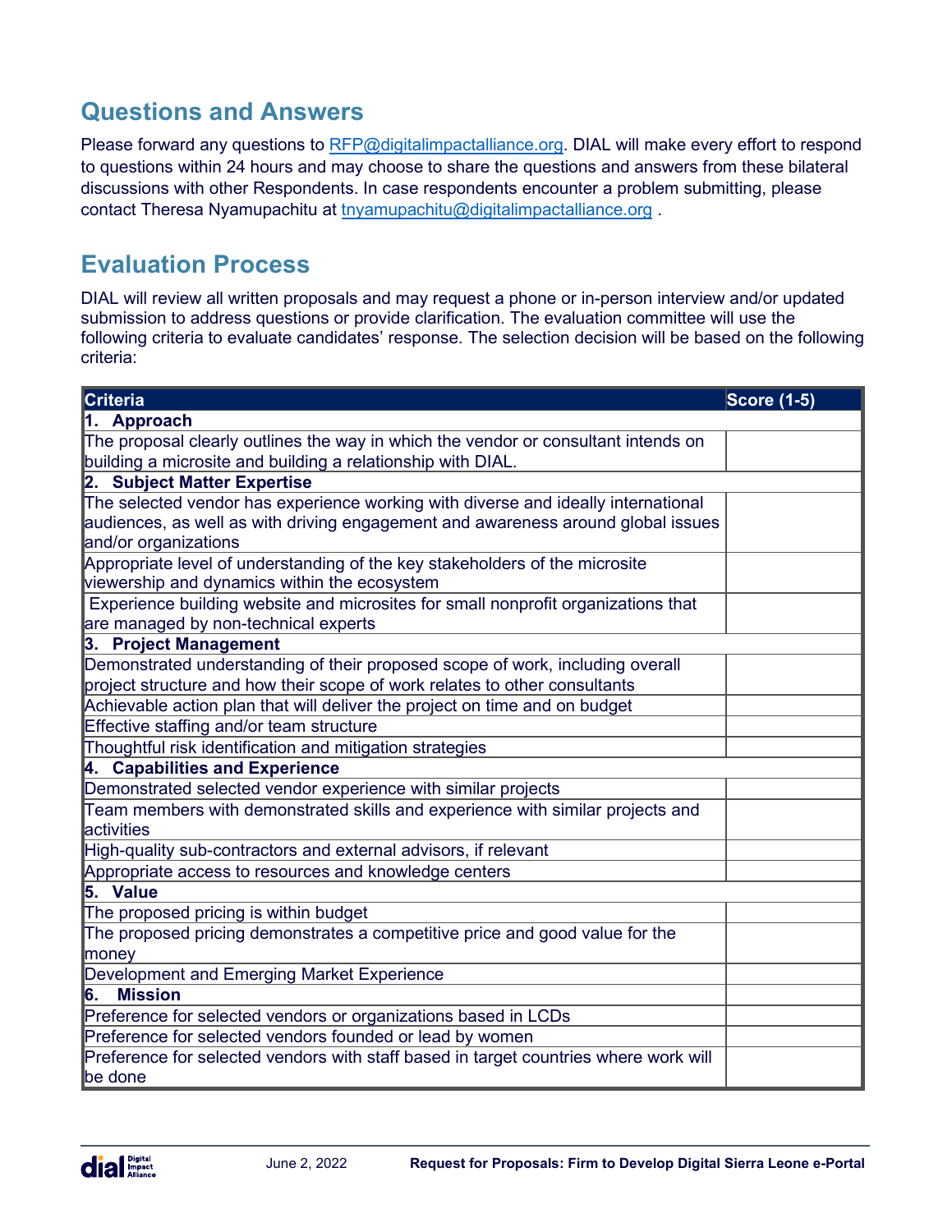# **Intent and Disclaimer**

This RFP is made with the intent to identify a consultant to deliver results as described in this RFP. Issuance of this RFP does not obligate DIAL to award a resulting contract and any costs incurred in preparation of a proposal is the sole responsibility of the respondent.

In submitting a proposal, the respondent certifies that information contained therein is truthful and accurate to the best of the respondent's ability. Should any information later be found to not be in-line with this certification, DIAL reserves the right to terminate any resulting contract(s) and/or select an alternative contractor. DIAL assumes it can be confident in the Consultant's ability to deliver the product(s) and/or service(s) proposed in response to this RFP.

If DIAL amends the RFP, copies of any such amendments will be sent to all respondents.

DIAL is partially funded by Sida with a commitment to women and non-US owned organizations. DIAL will consider all proposals in consideration of the selection criteria but will give preference to women and non-US owned businesses.

### **Contract Terms**

The UN Foundation/DIAL will negotiate contract terms upon selection. A copy of the contract terms and conditions will be provided upon pre-selection. All contracts are subject to review by UN Foundation's Business Services Budget Reporting (BSBR) team. Once a draft contract is reviewed by BSBR, DIAL's Program Manager will contact the Vendor. The project will start upon the execution of the contract. The contract will outline terms and conditions, scope, budget, and applicable flow-down terms proscribed by the funding partners and the UN Foundation.

### **Release**

Consultant understands that DIAL has chosen to solicit an RFP for consulting services, and that consultant's response does not guarantee that DIAL will enter into a new contract with Consultant or continue any current contract(s) with Consultant.

Consultant agrees that DIAL may, in its sole discretion:

- Amend or cancel the RFP, in whole or in part, at any time
- Extend the deadline for submitting responses
- Determine whether a response does or does not substantially comply with the requirements of the RFP
- Waive any minor irregularity, informality or nonconformance with the provisions or procedures of the RFP
- Negotiate with all consultants UNF deems acceptable
- Issue multiple awards
- Copy the responses

This RFP is not an offer to contract. DIAL assumes no responsibility for Consultant's cost to respond to this RFP. All responses become the property of DIAL.

The Consultant, by submitting a response to this RFP, waives all right to protest or seek any legal remedies whatsoever regarding any aspect of this RFP.